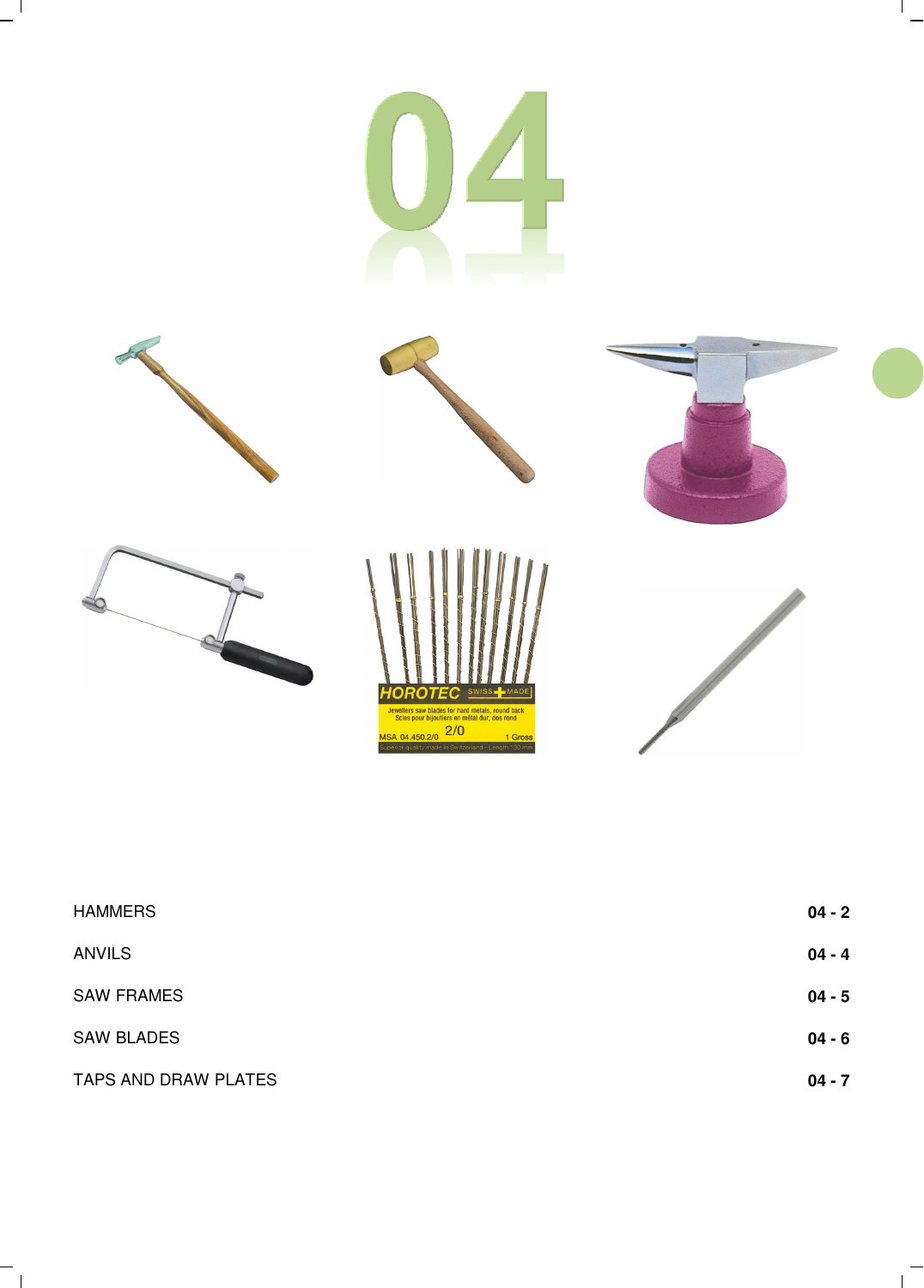### **HAMMERS**

#### **Hammers for watchmaker.**



| <b>MSA</b> | <b>Head length</b> | <b>Total length</b> | Kg    |
|------------|--------------------|---------------------|-------|
| 04.007     | 35 mm              | 193 mm              | 0.020 |
| 04.001     | 50 mm              | 195 mm              | 0.052 |
| 04.002     | 60 mm              | 210 mm              | 0.052 |
| 04.006     | 67 mm              | 218 mm              | 0.050 |
| 04.003     | 70 mm              | 230 mm              | 0.052 |
| 04.004     | 80 mm              | 230 mm              | 0.123 |

Hammer with forged polished steel flat head, conic shape on one side and "V" shape for riveting on the other.

*Delivered with a wooden handle, ideal for lightweight precise watch making work.*



*Delivered with a plastic handle, ideal for lightweight precise watch making work.*

| <b>MSA</b> | <b>Head length</b> | Total length | - Kg  |
|------------|--------------------|--------------|-------|
| 04.010     | $52 \text{ mm}$    | 235 mm       | 0.123 |

*Delivered with a wooden handle.* Hammer with cylindrical head made of polished brass  $\varnothing$  16 mm, flat shape on one side and dome shape on the other.

| <b>MSA</b> | <b>Head length</b>                                                                  | <b>Total length</b> | <b>K</b> q |
|------------|-------------------------------------------------------------------------------------|---------------------|------------|
| 04.011     | $52 \text{ mm}$                                                                     | 235 mm              | 0.110      |
|            | Hammer with cylindrical head made of polished brass $\varnothing$ 16 mm, flat shape |                     |            |

*Delivered with a plastic handle.* on one side and dome shape on the other.

| <b>MSA</b> | <b>Head length</b>                                                               | <b>Total length</b> | <b>K</b> a |
|------------|----------------------------------------------------------------------------------|---------------------|------------|
| 04.012     | 65 mm                                                                            | 230 mm              | 0.090      |
|            | Hammer with cylindrical head made of brace $\alpha$ 16 mm and 2 incerts in white |                     |            |

fammer with cylindrical head made of brass Ø 16 mm and 2 inserts in white Delrin (flat/conical).

*Delivered with a synthetic beige handle.*

### **Spare parts :**

| MSA      | <b>Item</b>                                 | Kg    |       |
|----------|---------------------------------------------|-------|-------|
| 04.012-A | Flat insert in white Delrin <sup>®</sup>    | 0.004 |       |
| 04.012-B | Conical insert in white Delrin <sup>®</sup> | 0.004 | Links |



| <b>MSA</b> | <b>Head length</b>                                                                                                                                                                                                                | Total length | Kq.   |
|------------|-----------------------------------------------------------------------------------------------------------------------------------------------------------------------------------------------------------------------------------|--------------|-------|
| 04.020     | 75 mm                                                                                                                                                                                                                             | 230 mm       | 0.106 |
|            | $\mathbf{M}$ . The contract of the contract of the contract of the contract of the contract of the contract of the contract of the contract of the contract of the contract of the contract of the contract of the contract of th |              |       |

*Delivered with a wooden handle.* Watchmakers hammer for riveting with steel head, flat and round shape (Ø 10 mm) on one side and "V" shape (width 2 mm) on the other.

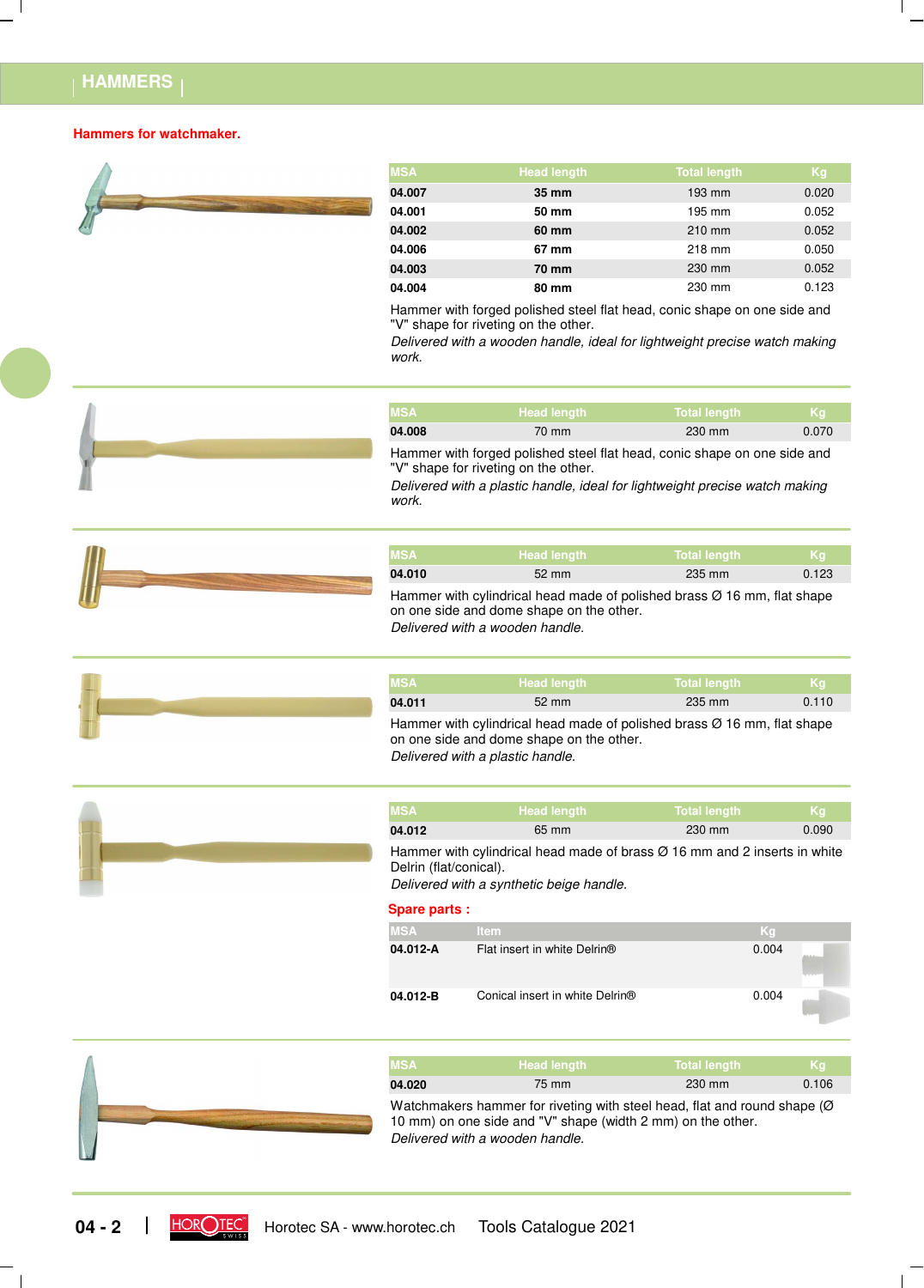$\overline{\phantom{a}}$ 

### **Mallets for watchmaker.**

 $\overline{\phantom{a}}$ 



| <b>MSA</b> | <b>Head size</b>                                                     | Total length | ⊦Ka'  |
|------------|----------------------------------------------------------------------|--------------|-------|
| 04.200     | $\varnothing$ 30 x 70 mm                                             | $220$ mm     | 0.085 |
|            | Robust boxwood mallet, ideal for flattening metals without scraping. |              |       |



| <b>MSA</b>                                                                                    | <b>Head size</b>                            | <b>Total length</b> | Kq.   |  |
|-----------------------------------------------------------------------------------------------|---------------------------------------------|---------------------|-------|--|
| 04.210                                                                                        | $\varnothing$ 30 x $\varnothing$ 10 x 73 mm | 225 mm              | 0.073 |  |
| Robust boxwood mallet with conic shape head, ideal for flattening metals<br>without scraping. |                                             |                     |       |  |

### **Hammer handles.**

 $\Box$ 



| <b>MSA</b> | ⊾Length <sup>∖</sup> | Kg'   |
|------------|----------------------|-------|
| 04.102     | 240 mm               | 0.060 |
| 04.103     | 260 mm               | 0.060 |

Wooden handle for chase hammers, with straight oval shape.

| MSA,   | Head                                   | Length | Kg    |
|--------|----------------------------------------|--------|-------|
| 04.104 | $11 \times 11$ mm                      | 235 mm | 0.035 |
| 04.105 | $11 \times 13$ mm                      | 245 mm | 0.038 |
| 04.106 | $11 \times 14$ mm                      | 255 mm | 0.042 |
|        | Wooden handle for watchmakers' hammer. |        |       |

Horotec SA - www.horotec.ch Tools Catalogue 2021 **DOROTEC** | 04 - 3

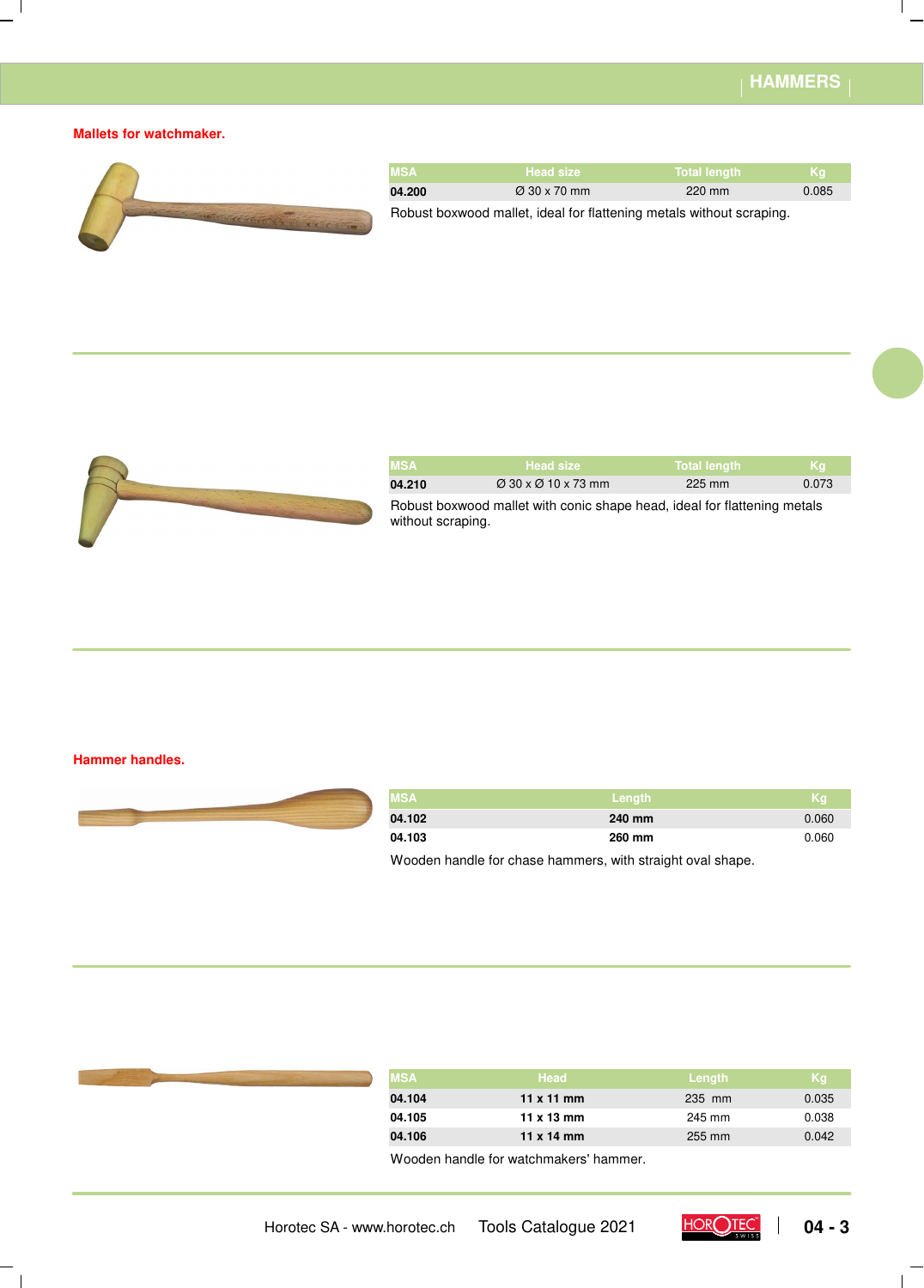### **ANVILS**



| <b>MSA</b> | <b>Size</b>                  | <b>Hardness</b> | ⊾Ka\  |
|------------|------------------------------|-----------------|-------|
| 04.061     | $110 \times 68 \times 75$ mm | 55 HRC*         | 0.670 |

Anvil with 2 horns, made of hardened and galvanized steel on cast iron base. For forging, riveting or stamping.

*\* HRC : Hardness Rockwell Scale "C"*



| <b>MSA</b> | <b>TSize</b>     | <b>Hardness</b> | -Kal  |
|------------|------------------|-----------------|-------|
| 04.062     | 105 x 30 x 42 mm | 55 HRC*         | 0.550 |
|            |                  |                 |       |

*\* HRC : Hardness Rockwell Scale "C"* Bench-anvil with 2 horns, made of forged and hardened steel. For forging, riveting or stamping.



| MSA    | <b>Size</b>                 | <b>Hardness</b> | Kg    |
|--------|-----------------------------|-----------------|-------|
| 04.063 | $60 \times 60 \times 20$ mm | $60$ HRC*       | 0.570 |
| 04.064 | 80 x 80 x 20 mm             | 60 HRC*         | 1.000 |
| 04.065 | 100 x 100 x 20 mm           | $60$ HRC*       | 1.570 |

Square-shaped anvil, made of hardened rectified steel. For forging, riveting or stamping.

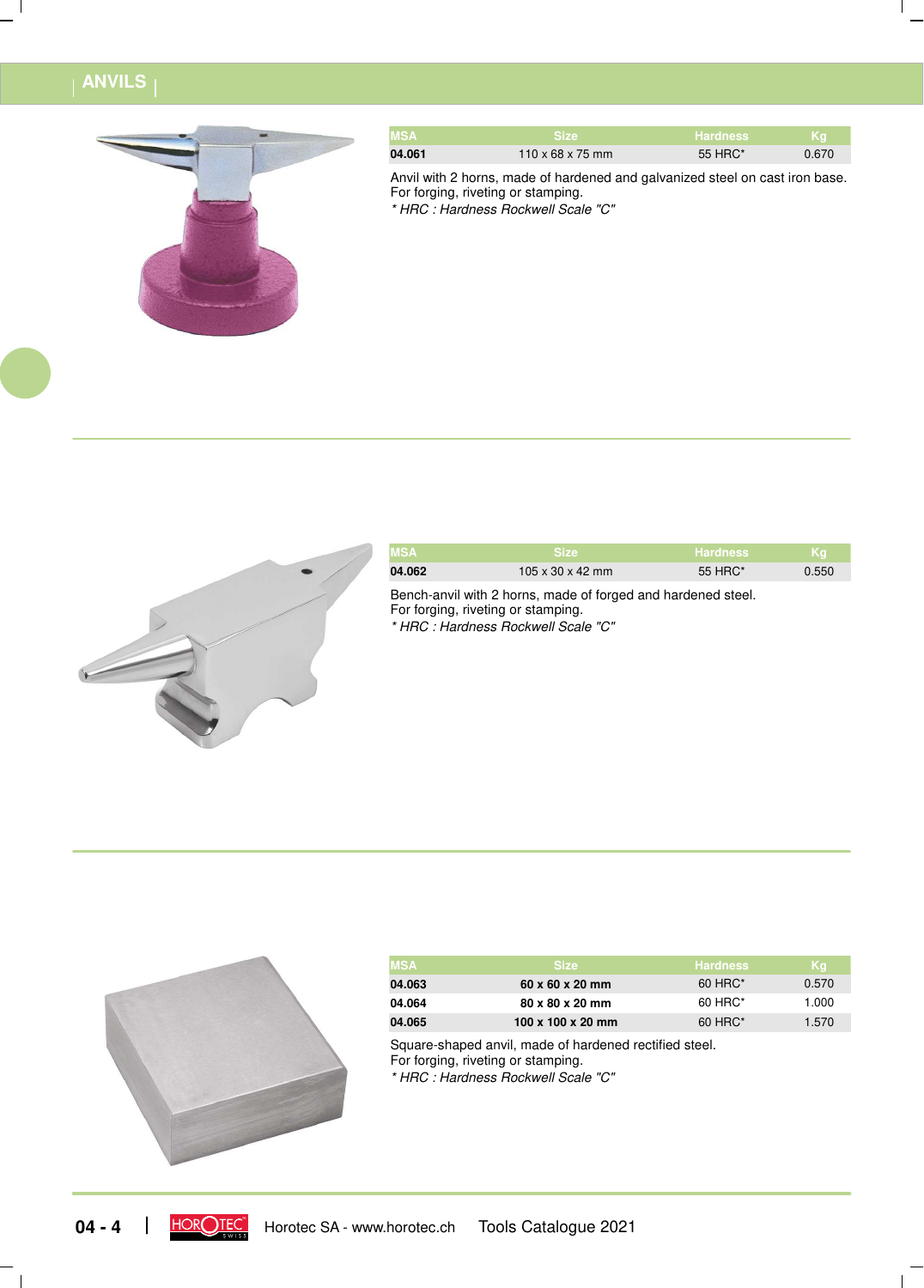# **SAW FRAMES**



| <b>IMSA</b>                                      | <b>Depth</b> | ı Ka  |
|--------------------------------------------------|--------------|-------|
| 04.311-075                                       | 75 mm        | 0.140 |
| Rigid steel fixed saw frame with plastic handle. |              |       |

**ADJUSTABLE**

| <b>MSAZ</b> | <b>Depth</b>                                                    | ι Κα  |
|-------------|-----------------------------------------------------------------|-------|
| 04.316-075  | 75 mm                                                           | 0.175 |
| 04.316-100  | 100 mm                                                          | 0.185 |
|             | Rigid stainless steel adjustable saw frame with plastic handle. |       |

*Steel tension screw to tighten the saw blades.*



| <b>MSA</b> | <b>Depth</b>     | Kg    |
|------------|------------------|-------|
| 04.315-060 | 60 mm            | 0.150 |
| 04.315-070 | 70 mm            | 0.150 |
| 04.315-080 | 80 mm            | 0.153 |
| 04.315-100 | 100 mm           | 0.170 |
| 04.315-120 | $120 \text{ mm}$ | 0.180 |
| 04.315-150 | 150 mm           | 0.190 |
| 04.315-200 | 200 mm           | 0.210 |

Saw frame made of rigid and resistant steel, with black varnished wooden handle.

*Delivered with 1 toothed plate and fixing screws to firmly hold the saw blades in place. Tension screw to tighten the saw blades.*



| <b>MSA</b> | <b>Depth</b>     | Kg    |
|------------|------------------|-------|
| 04.310-060 | 60 mm            | 0.140 |
| 04.310-070 | 70 mm            | 0.145 |
| 04.310-080 | 80 mm            | 0.150 |
| 04.310-100 | $100 \text{ mm}$ | 0.155 |
| 04.310-120 | 120 mm           | 0.165 |
| 04.310-150 | 150 mm           | 0.174 |
| 04.310-200 | 200 mm           | 0.194 |

Saw frame made of rigid and resistant steel, with black varnished wooden handle.

*Delivered with 1 toothed plate and fixing screws to firmly hold the saw blades in place.*

#### **Spare parts for MSA04.310-x and MSA04.315-x :**

| MSA      | ltem.                           |       |
|----------|---------------------------------|-------|
| 04.310-A | (1) Saw blades screw            | 0.007 |
| 04.310-B | (2) Upper screw                 | 0.005 |
| 04.310-C | (3) Fixing plate for saw blades | 0.002 |
| 04.310-D | (4) Washer for saw blades       | 0.001 |





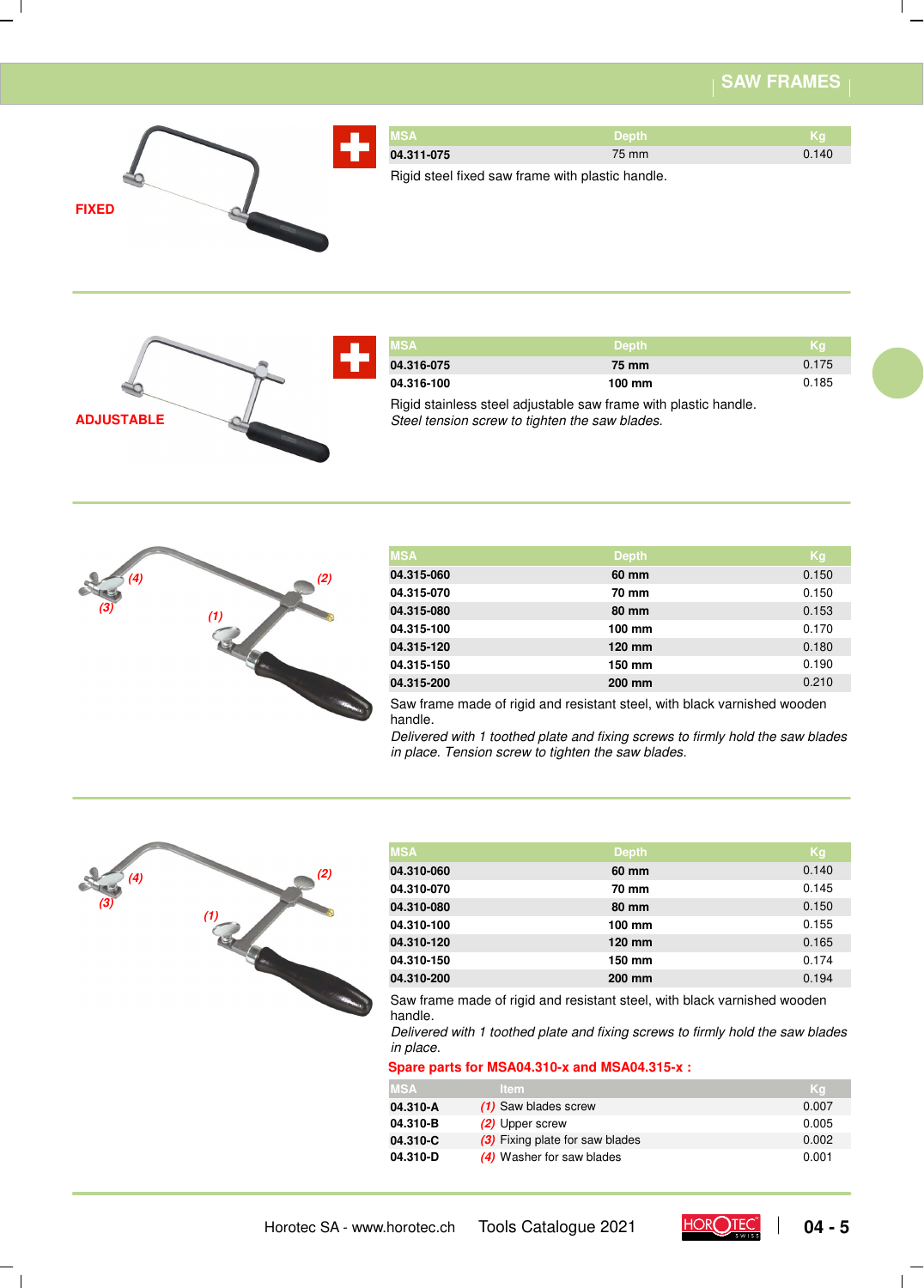# **SAW BLADES**



| <b>MSA</b> | No. | Lenath           | /Kq   | <b>MSA</b> | No. | Lenath           | Kq    |
|------------|-----|------------------|-------|------------|-----|------------------|-------|
| 04.450-6/0 | 6/0 | $130 \text{ mm}$ | 0.007 | 04.450-3   | 3   | $130 \text{ mm}$ | 0.042 |
| 04.450-5/0 | 5/0 | $130 \text{ mm}$ | 0.008 | 04.450-5   | 5   | 130 mm           | 0.049 |
| 04.450-2/0 | 2/0 | $130 \text{ mm}$ | 0.018 | 04.450-6   | 6   | $130 \text{ mm}$ | 0.055 |
| 04.450-2   | 2   | 130 mm           | 0.037 | 04.450-8   | 8   | $130 \text{ mm}$ | 0.063 |

Saw blade for metal.

*Delivered in a bag with 1 gross (144 pieces).*

*Note : 6/0 (fine)…8 (coarse).*



| <b>MSA</b> | No.          | Length           | Kg    | <b>MSA</b> | No. | Length           | Kg    |
|------------|--------------|------------------|-------|------------|-----|------------------|-------|
| 04.402-2/0 | 2/0          | $130 \text{ mm}$ | 0.018 | 04.402-6   | 6   | $130 \text{ mm}$ | 0.047 |
| 04.402-0   | 0            | 130 mm           | 0.020 | 04.402-7   | 7   | 130 mm           | 0.056 |
| 04.402-1   | 1            | $130 \text{ mm}$ | 0.022 | 04.402-8   | 8   | $130 \text{ mm}$ | 0.062 |
| 04.402-2   | $\mathbf{2}$ | 130 mm           | 0.028 | 04.402-9   | 9   | 130 mm           | 0.074 |
| 04.402-3   | 3            | $130 \text{ mm}$ | 0.032 | 04.402-10  | 10  | $130$ mm         | 0.083 |
| 04.402-4   | 4            | 130 mm           | 0.036 | 04.402-11  | 11  | 130 mm           | 0.090 |
| 04.402-5   | 5            | 130 mm           | 0.042 | 04.402-12  | 12  | 130 mm           | 0.100 |

Saw blade NIQUA-FIX® for wood.

*Delivered in a bag with 1 gross (144 pieces). Note : 2/0 (fine)…12 (coarse).*



| <b>MSA</b> | No. | Length           | Kg    | <b>MSA</b> | No.          | Length           | Kg    |
|------------|-----|------------------|-------|------------|--------------|------------------|-------|
| 04.420-8/0 | 8/0 | $130 \text{ mm}$ | 0.019 | 04.420-1   | 1            | $130 \text{ mm}$ | 0.019 |
| 04.420-7/0 | 7/0 | 130 mm           | 0.019 | 04.420-2   | $\mathbf{2}$ | $130 \text{ mm}$ | 0.019 |
| 04.420-6/0 | 6/0 | $130 \text{ mm}$ | 0.019 | 04.420-3   | 3            | $130 \text{ mm}$ | 0.019 |
| 04.420-5/0 | 5/0 | $130 \text{ mm}$ | 0.019 | 04.420-4   | 4            | $130 \text{ mm}$ | 0.019 |
| 04.420-4/0 | 4/0 | $130 \text{ mm}$ | 0.019 | 04.420-5   | 5            | $130 \text{ mm}$ | 0.019 |
| 04.420-3/0 | 3/0 | 130 mm           | 0.019 | 04.420-6   | 6            | $130 \text{ mm}$ | 0.019 |
| 04.420-2/0 | 2/0 | 130 mm           | 0.019 | 04.420-8   | 8            | 130 mm           | 0.019 |
| 04.420-0   | 0   | $130 \text{ mm}$ | 0.019 |            |              |                  |       |

*Delivered in a bag with 1 gross (144 pieces). Note : 8/0 (fine)…8 (coarse).* Saw blade SUPER PIKE® for metal.



**MSA Kg 04.420-A** 0.022

*Delivered in a plastic pouch with the numbers 6/0, 4/0, 3/0, 2/0, 1 and 3 (12 pieces per number).* Assortment of saw blades SUPER PIKE® for metal.

### **ASSORTMENT**

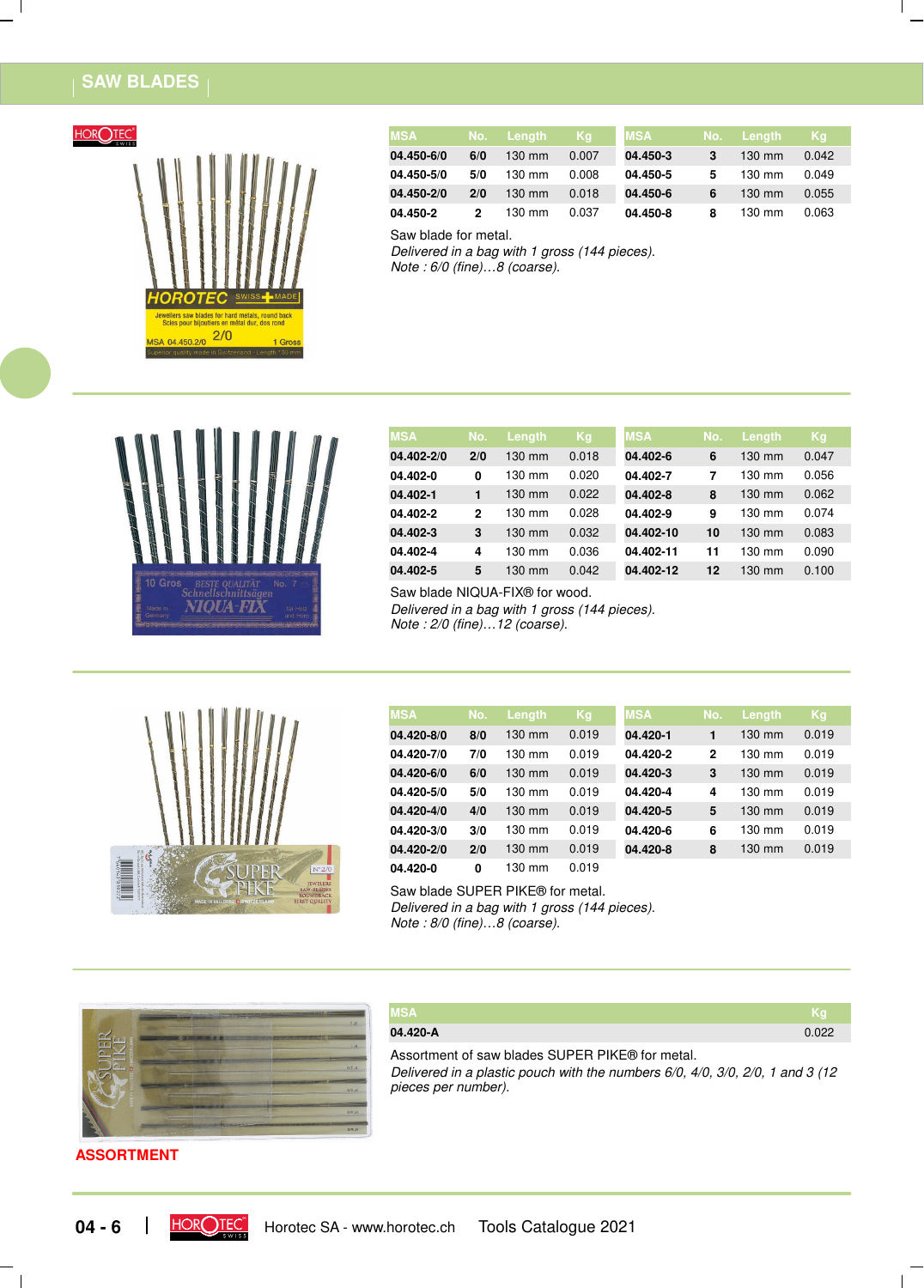# **TAPS AND DRAW PLATES**

 $\mathsf{I}$ 

| <b>MSA</b> | Ø nominal Pitch mm |       | Ø shank<br>mm | <b>Total length</b><br>mm | <b>Useful length</b><br>mm | Ø exterior<br>mm | Ø drilling steel<br>mm | Ø drilling<br>brass mm | Kg    |
|------------|--------------------|-------|---------------|---------------------------|----------------------------|------------------|------------------------|------------------------|-------|
| 04.524-030 | S 0.30             | 0.080 | 1.00          | 22                        | 2.0                        | 0.32             | 0.24                   | 0.24                   | 0.001 |
| 04.524-035 | S 0.35             | 0.090 | 1.00          | 22                        | 2.0                        | 0.37             | 0.28                   | 0.28                   | 0.001 |
| 04.524-040 | S 0.40             | 0.100 | 1.00          | 22                        | 2.5                        | 0.42             | 0.33                   | 0.32                   | 0.001 |
| 04.524-050 | S <sub>0.50</sub>  | 0.125 | 1.00          | 22                        | 3.0                        | 0.52             | 0.43                   | 0.40                   | 0.001 |
| 04.524-060 | S 0.60             | 0.150 | 1.00          | 22                        | 3.5                        | 0.63             | 0.51                   | 0.49                   | 0.001 |
| 04.524-070 | S 0.70             | 0.175 | 1.50          | 25                        | 4.5                        | 0.73             | 0.59                   | 0.57                   | 0.001 |
| 04.524-080 | S 0.80             | 0.200 | 1.50          | 25                        | 5.0                        | 0.83             | 0.67                   | 0.65                   | 0.001 |
| 04.524-090 | S 0.90             | 0.225 | 1.50          | 25                        | 5.5                        | 0.93             | 0.75                   | 0.73                   | 0.001 |
| 04.524-100 | S 1.00             | 0.250 | 1.50          | 25                        | $6.0\,$                    | 1.04             | 0.83                   | 0.81                   | 0.001 |
| 04.524-110 | S 1.10             | 0.250 | 1.50          | 25                        | 7.0                        | 1.14             | 0.93                   | 0.91                   | 0.001 |
| 04.524-120 | S 1.20             | 0.250 | 1.50          | 25                        | 7.0                        | 1.24             | 1.03                   | 1.01                   | 0.002 |
| 04.524-130 | S 1.30             | 0.300 | 1.50          | 25                        | 8.0                        | 1.34             | 1.09                   | 1.07                   | 0.002 |
| 04.524-140 | S 1.40             | 0.300 | 2.00          | 30                        | 8.5                        | 1.44             | 1.19                   | 1.17                   | 0.002 |
| 04.524-150 | S 1.50             | 0.300 | 2.00          | 30                        | 10                         | 1.54             | 1.29                   | 1.27                   | 0.002 |
| 04.524-160 | M 1.60             | 0.350 | 2.00          | 30                        | 10                         | 1.64             | 1.32                   | 1.30                   | 0.002 |
| 04.524-170 | M 1.70             | 0.350 | 2.00          | 30                        | 10                         | 1.74             | 1.42                   | 1.40                   | 0.002 |
| 04.524-180 | M 1.80             | 0.350 | 2.00          | 30                        | 10                         | 1.84             | 1.52                   | 1.50                   | 0.002 |
| 04.524-200 | M 2.00             | 0.400 | 3.00          | 35                        | 13                         | 2.07             | 1.68                   | 1.65                   | 0.002 |
| 04.524-220 | M 2.20             | 0.450 | 3.00          | 35                        | 13                         | 2.27             | 1.84                   | 1.80                   | 0.002 |
| 04.524-230 | M 2.30             | 0.400 | 3.00          | 35                        | 13                         | 2.37             | 1.98                   | 1.95                   | 0.002 |
| 04.524-240 | M 2.40             | 0.450 | 3.00          | 40                        | 15                         | 2.47             | 2.04                   | 2.00                   | 0.002 |
| 04.524-250 | M 2.50             | 0.450 | 3.00          | 40                        | 15                         | 2.57             | 2.14                   | 2.10                   | 0.002 |
| 04.524-260 | M 2.60             | 0.450 | 3.00          | 40                        | 15                         | 2.67             | 2.24                   | 2.20                   | 0.002 |
| 04.524-300 | M 3.00             | 0.500 | 4.00          | 40                        | 16                         | 3.09             | 2.60                   | 2.50                   | 0.002 |
| 04.524-350 | M 3.50             | 0.600 | 4.00          | 40                        | 17                         | 3.59             | 3.01                   | 2.90                   | 0.002 |
| 04.524-400 | M 4.00             | 0.700 | 5.00          | 50                        | 20                         | 4.10             | 3.42                   | 3.30                   | 0.002 |
| 04.524-450 | M 4.50             | 0.750 | 5.00          | 50                        | 20                         | 4.60             | 3.87                   | 3.75                   | 0.002 |
| 04.524-500 | M 5.00             | 0.800 | 6.00          | 55                        | 25                         | 5.10             | 4.35                   | 4.20                   | 0.002 |
| 04.524-600 | M 6.00             | 1.000 | 6.00          | 55                        | 25                         | 6.12             | 5.15                   | 5.00                   | 0.002 |

Machine tap HSS 50/3G NIHS for steel and brass material suitable for through and blind holes. Good break resistance. For lathe and tapping machines.



 $\overline{\phantom{a}}$ 

 $\overline{\phantom{a}}$ 

| <b>MSA</b>              | Ø nominal        | Pitch mm  | Ø               | <b>Kg</b> |
|-------------------------|------------------|-----------|-----------------|-----------|
| 04.526-02               | M <sub>2.5</sub> | $0.25$ mm | 10 mm (L 70 mm) | 0.040     |
| 04.526-04               | M3.0             | $0.35$ mm | 10 mm (L 70 mm) | 0.040     |
| Tap HSS on support key. |                  |           |                 |           |